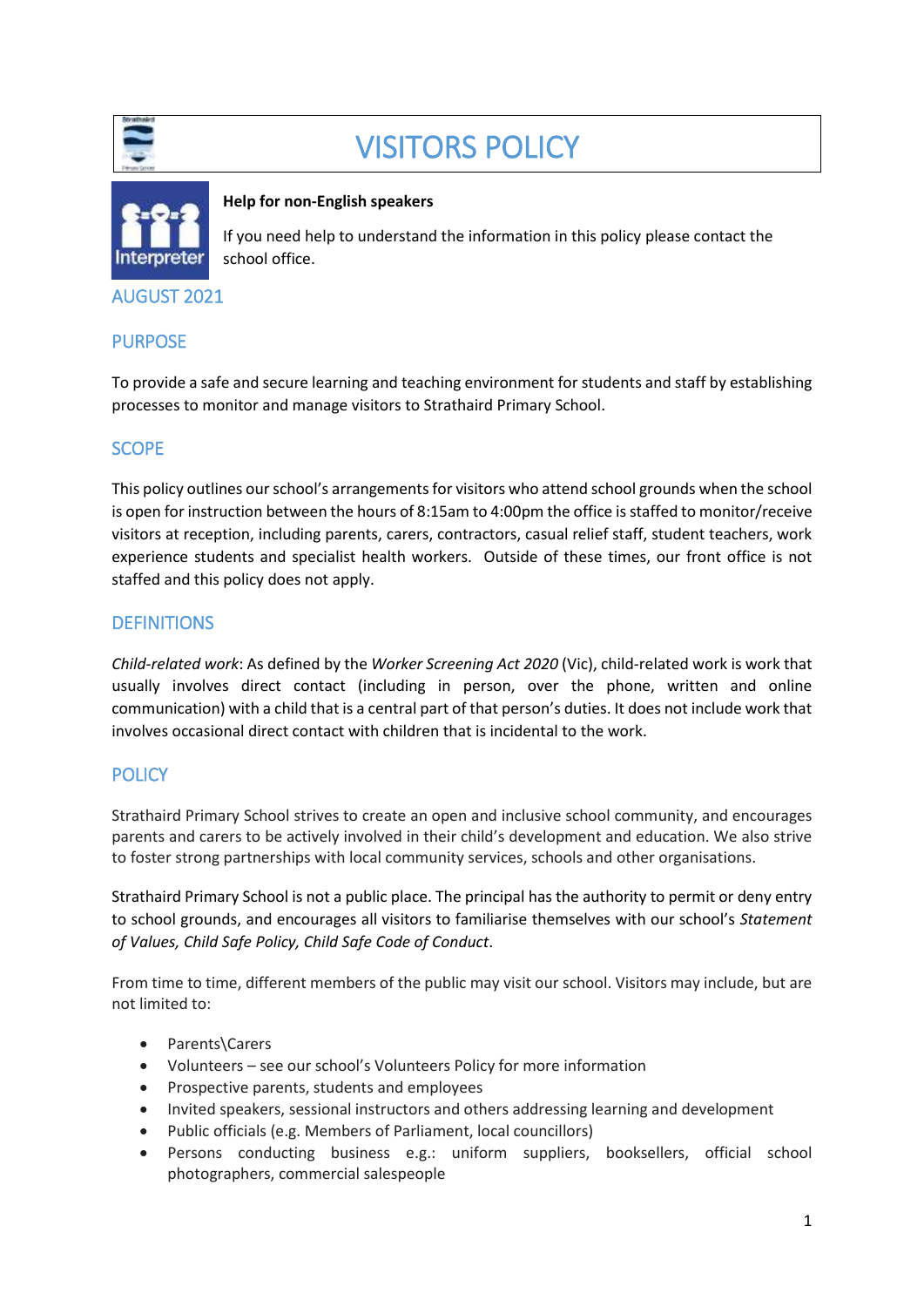- Tradespeople
- Children's services agencies
- Talent scouts
- Department of Health and Human Services workers
- Victoria Police
- Persons authorised to enter school premises (e.g. Worksafe inspectors, health officers etc)
- Other Department of Education and Training staff (including allied health staff) or contractors
- NDIS therapists or other allied health or health practitioners
- Council School Nurse

# Sign in procedure

All visitors to Strathaird Primary School are required to report to the school office on arrival (see exceptions below in relation to parents/carers). Visitors must:

- Record their name, signature, date and time of visit and purpose of visit in Passtab, ipad system
- Provide proof of identification to office staff upon request
- Produce evidence of their valid Working with Children Clearance where required by this policy (see below)
- Wear a visitor's /contractors lanyard at all times
- Follow instruction from school staff and abide by all relevant school policies relating to appropriate conduct on school grounds including Child Safety Code of Conduct, Respect for School Staff, Statement of Values as well as Department policies such as the [Sexual](https://www2.education.vic.gov.au/pal/sexual-harassment/overview)  [Harassment Policy](https://www2.education.vic.gov.au/pal/sexual-harassment/overview) and [Workplace Bullying Policy](https://www2.education.vic.gov.au/pal/workplace-bullying/policy)
- Follow all current guidelines and instructions for Covid eg: sign into QR on arrival
- Return to the office upon departure, sign out of Passtab and return visitor's/contractors lanyard.

Strathaird Primary School will ensure that our school's Child Safety Code of Conduct is available and visible to visitors when they sign in.

#### **Working with Children Clearance**

For Working with Children (WWC) Check and other suitability check requirements relating to parents/carers and other volunteers working with students please see our Volunteers Policy.

All visitors who are engaged in **child-related work** (see definition above) must have a valid WWC Clearance.

In some circumstances, visitors to Strathaird Primary School who are **not** engaged in child-related work will also be required to produce a valid WWC Clearance depending on the particular circumstances of their visit. For example, Strathaird Primary School will require a valid WWC Clearance for:

- **visitors who will be working regularly with children** during the time they are visiting, even though direct contact with children is not a central part of their normal duties
- **visitors (e.g. contractors)**, who will regularly be performing unsupervised work at the school during school hours or any other time where children are present. Further background checks, including references, may also be requested at the discretion of the principal.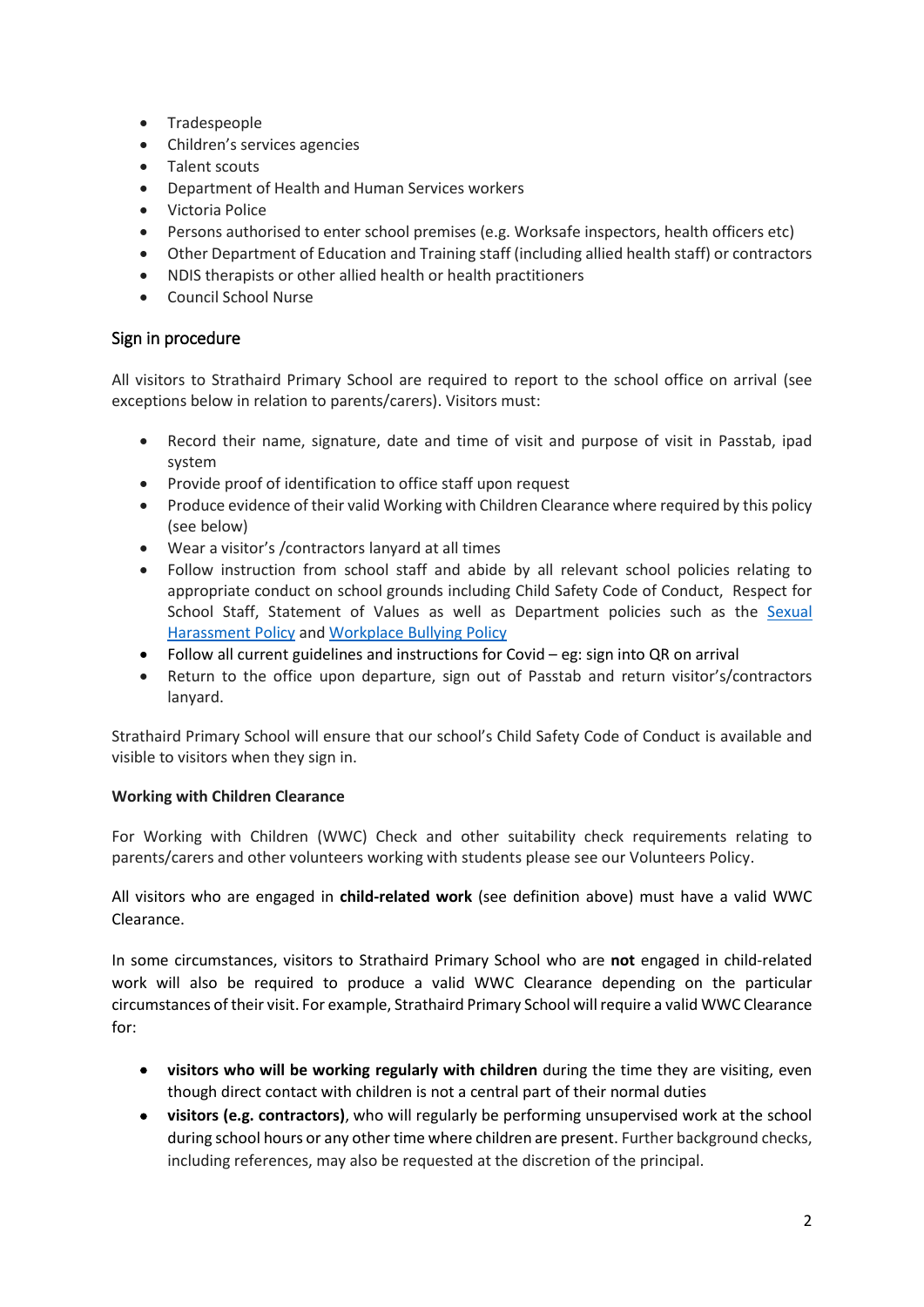Visitors who will be working in areas away from students (e.g. a visiting auditor who will be located in the front office with administration staff) or who will be supervised and accompanied by a staff member during their visit (e.g. a Member of Parliament, a journalist, a prospective parent on a school tour) will not be required to have a WWC Clearance.

Sworn Victoria Police officers or sworn Australian Federal Police officers are exempt from requiring a WWC Check, but may be asked to verify that they are sworn officers by providing proof of identification.

# Invited speakers and presenters

On occasion, Strathaird Primary School may invite external speakers or providersto deliver incursions, presentations, workshops and special programs for our students. Consistent with Department of Education and Training requirements, Strathaird Primary School will:

- ensure that the content of presentations and programs by external providers contributes to the educational development of our students and is consistent with curriculum objectives
- ensure that any proposed visit, programs or content delivered by visitors complies with the requirement that education in Victorian government schools is secular and is consistent with the values of public education, Department policies and the *Education and Training Reform Act 2006* (Vic). In particular, programs delivered by visitors are to be delivered in a manner that supports and promotes the principles and practice of Australian democracy including a commitment to:
	- o elected government
	- o the rule of law
	- $\circ$  equal rights for all before the law
	- o freedom of religion, speech and association
	- o the values of openness and tolerance
	- o respect the range of views held by students and their families.

#### Parent visitors

We understand that there may occasionally be a reason why a parent or carer may want to speak to or see their child at school, during school hours.

If there is a particular pressing or unavoidable issue that cannot wait until the end of the school day, we ask that parents or carers call the school office to make the request to speak to or see their child during school hours.

We also ask that parents avoid arranging to visit their children at school wherever possible, as this can cause inappropriate disruptions to the school day.

All parents or carers who visit our school during school hours, other than for the purposes of school pick ups and drop offs or for specific school events (eg parent teacher interviews, concerts, assemblies etc), are required to sign in as a visitor at the school office.

Parents or carers who are prohibited from entering the school under a court order or direction of the Principal are not permitted to visit the school. Our school maintains and provides office staff with a list of restricted parents/carers which may include identifying photographs and any other information as required depending on the level of risk posed.